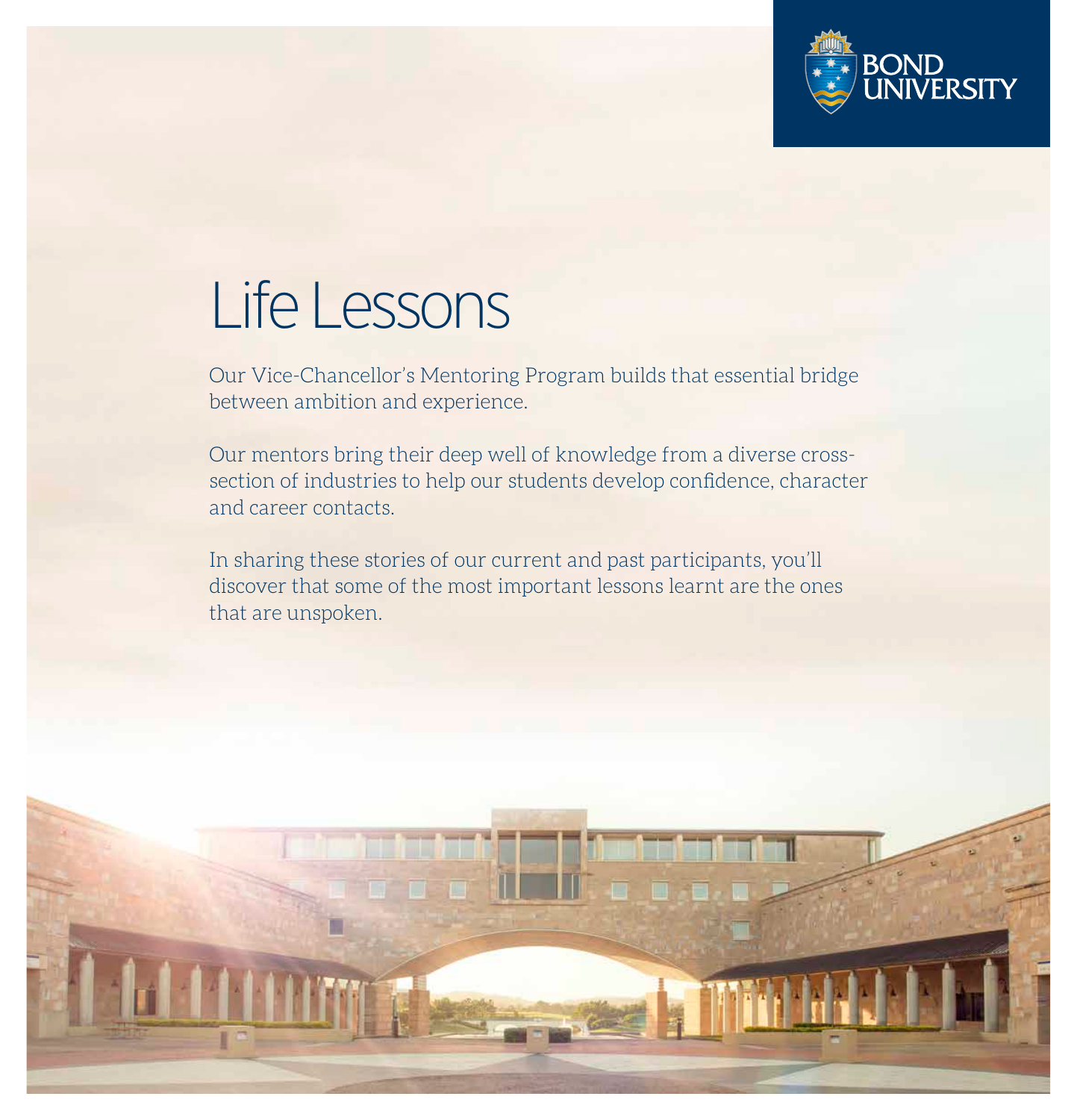**Brinsmead**<br>Aliman, ADCO Construder<br>Catally Morris<br>Cof Laws<br>The Construct of International Relation Judy Brinsmead Joint Chairman, ADCO Constructions Pty Ltd

Dakota-Lily Morris

Bachelor of Laws Bachelor of International Relations



Having previously practised as a solicitor for one of Australia's leading legal practices, Judy Brinsmead was able to provide Dakota-Lily with introductions to various law firms. As a result, Dakota is now working as a Junior Paralegal at DibbsBarker Brisbane while she completes her Law and International Relations studies at Bond.

 $\epsilon$ 

"We have shared stores about our lives, families, holidays and careers. I've given advice on overseas study, subject selections, employment opportunities and leadership positions. And we have participated in each other's careers – with me supporting Dakota in a national moot competition and Dakota touring one of ADCO's construction sites with me. She is an extraordinary woman and colleague – one with whom I will collaborate for years to come."

"While she may not know it, Judy has taught me one of the most important lessons of all – that hard work, dedication and humility augur well for success beyond tangible measures."

### Dakota-Lily Morris

Judy Brinsmead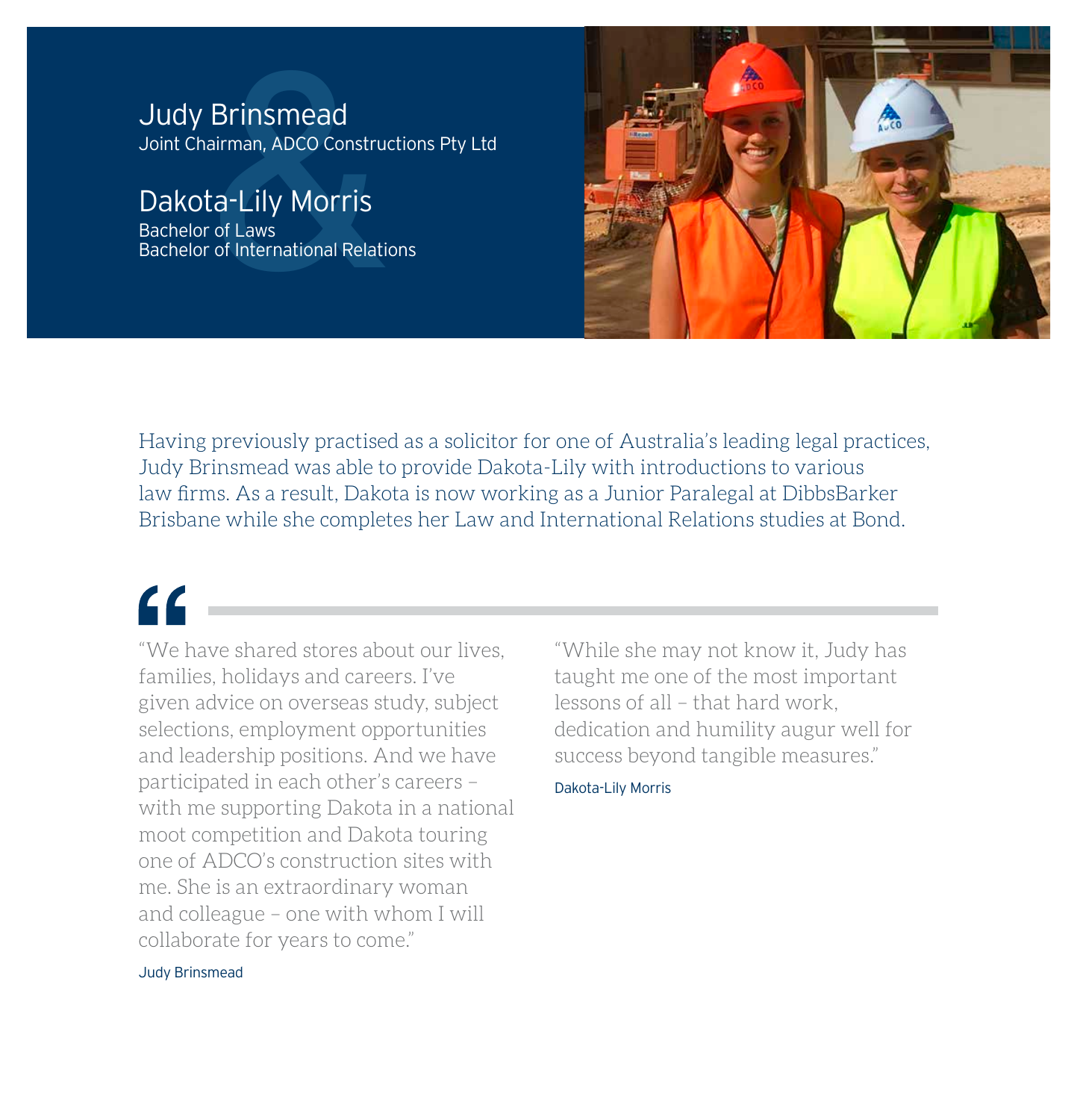### Keri Craig-Lee Founder, Keri Craig Label

Caig-Lee<br>
Keri Craig Label<br>
Contraig Label<br>
Contrained to Commerce<br>
Commerce Henry Reinhardt Bachelor of Laws Bachelor of Commerce



Fashion industry icon and member of the Premier's Business Advisory Council, Kerry Craig-Lee, seized the opportunity to involve Henry in as many aspects of her family's diverse business interests as possible. This ranged from learning about the strong economic benefits of the fashion industry, attending functions related to her Brisbane emporium and fashion enterprises through to working out west on the cattle properties run by Australian Country Choice.

## $\epsilon$

"One of the most memorable experiences was attending one of the Premier's Business Advisory Council Meetings where the discussion centred on key trends affecting the Queensland economy and how to prepare Queenslanders for the jobs of the future. Under Keri's guidance, I was able to network with some of Queensland's prominent business leaders and sharpest minds, including Premier, the Honourable Annastacia Palaszczuk MP. It was truly unbelievable to be able to attend this meeting, let along being asked to provide input into the discussion."

"I was so impressed with how Henry conducted himself and answered the Premier's questions with composure and confidence. I'm sure he has a wonderful and successful future ahead of him and I hope that he gained as much from the mentoring experience as I have."

### Keri Craig-Lee

Henry Reinhardt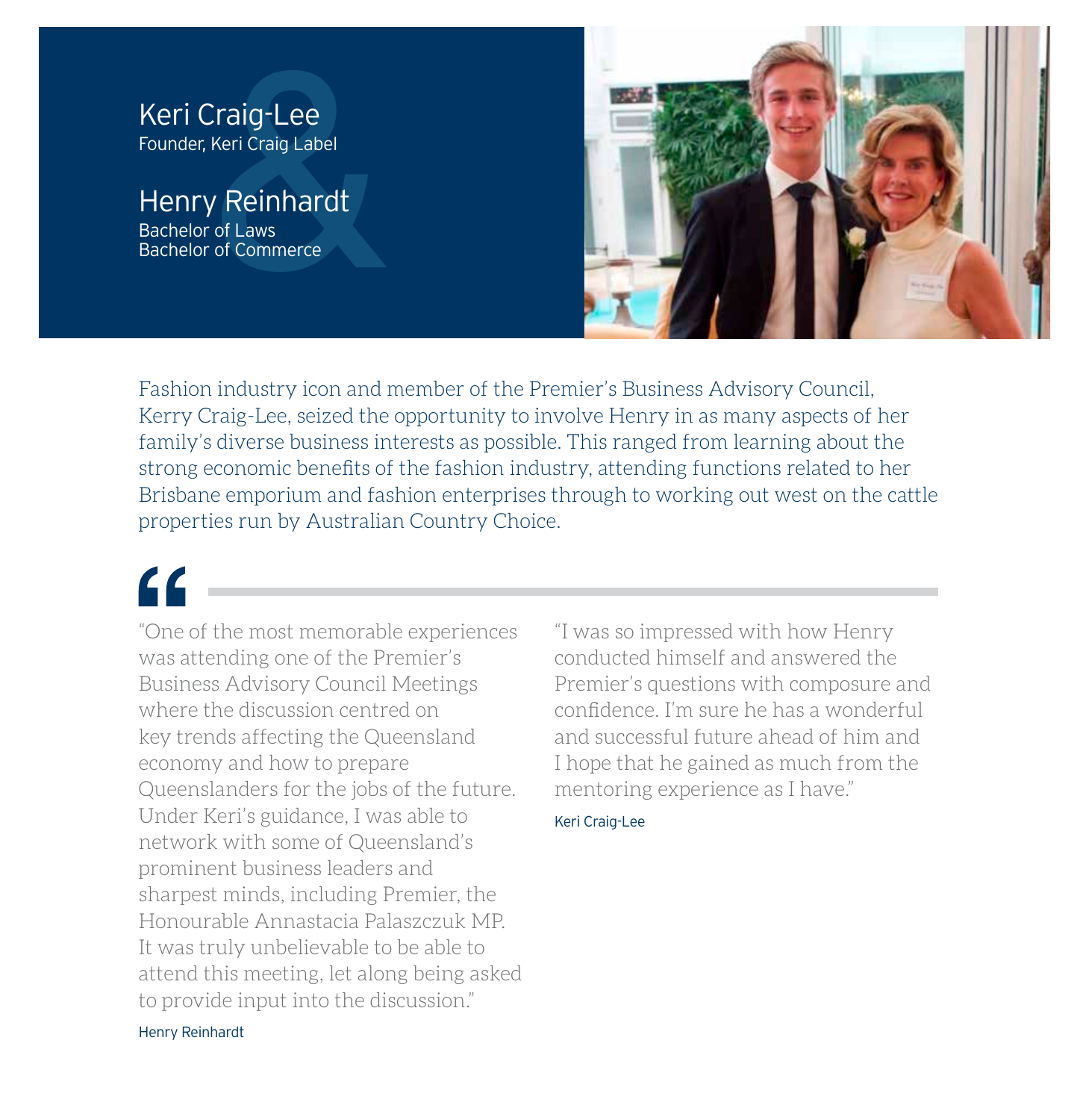# **Bloor**<br>
& CEO, IVM Group<br> **Iel Leonard**<br>
Cof Laws<br>
Cof Commerce Nick Bloor Founder & CEO, IVM Group

### Samuel Leonard Bachelor of Laws

Bachelor of Commerce



Like many of our mentors, Nick Bloor welcomed Sam as a member of the family, sharing business insights along with laughs and family experiences.

## $\epsilon$

"Mentoring Sam has been such a rewarding experience for me, particularly our discussions about business values, vision and culture. His enthusiasm and thirst for learning, complemented by his genuine humility has enriched and inspired me, and I always look forward to our time together."

Nick Bloor

"I had a real lightbulb moment at lunch one day with Nick and his business partner Sean Wardrop. Sean talked to me about his career path and I realised I wanted to travel in a similar direction. It encouraged me to major in accounting and pursue a career in commerce. This was just one of the ways Nick has moulded my thinking through the opportunities he supplied me with and the lessons he taught me."

Samuel Leonard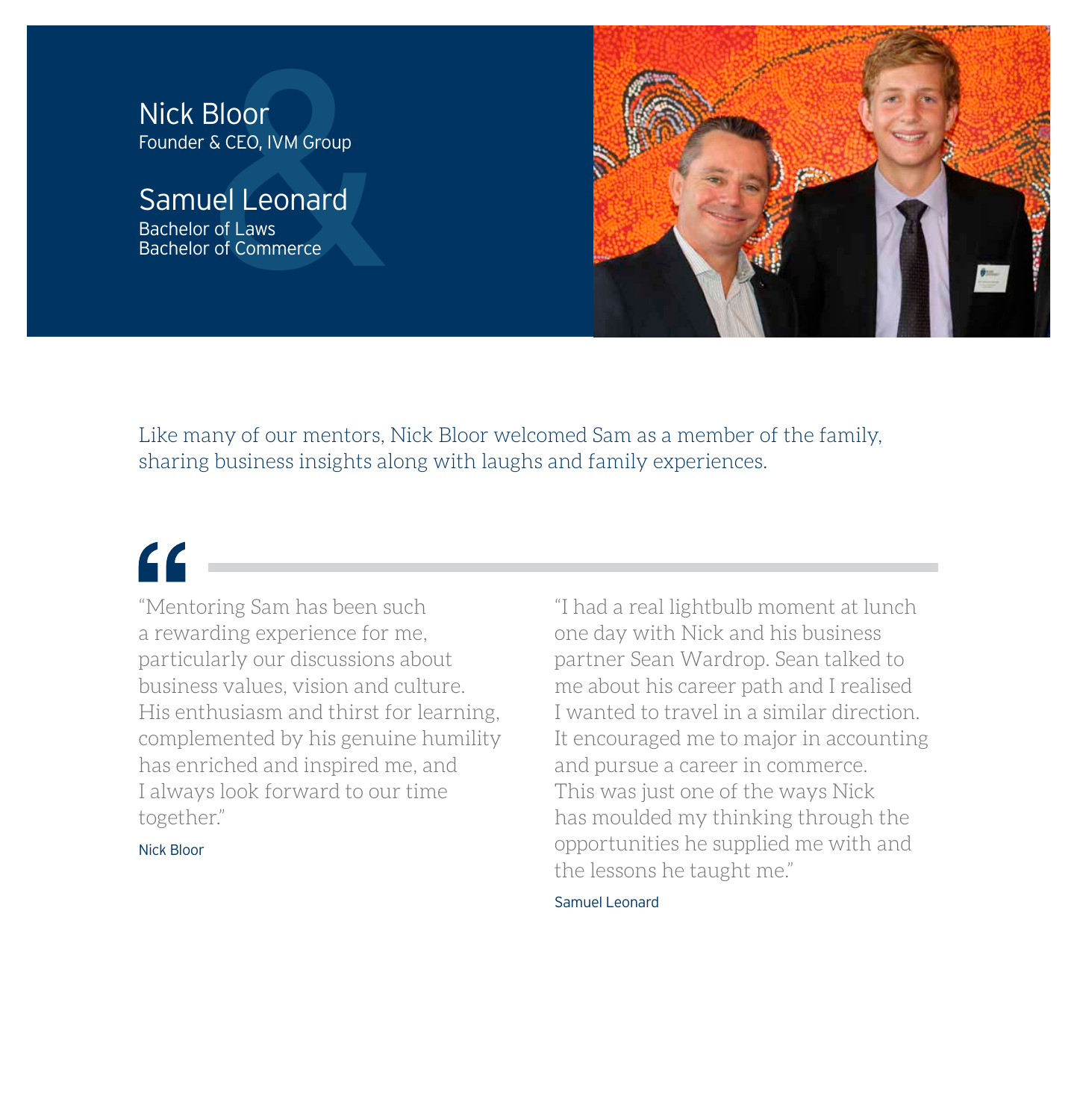**Example 3**<br> **Example 3**<br> **Example 3**<br> **Example 3**<br> **Example 3**<br> **Example 3**<br> **Example 3**<br> **Example 3**<br> **Example 3**<br> **Example 3**<br> **Example 3**<br> **Example 3**<br> **Example 3**<br> **Example 3**<br> **Example 3** Lynda Woods Private Client Advisor, Morgans

Jack Ryan Bachelor of Laws Bachelor of Commerce



Financial Advisor, Lynda Woods, has seized every opportunity to get Jack involved in networking and industry functions. Through attending numerous events, he secured work experience in a leading law firm and a venture capital firm; he has served as assistant to Goldman Sachs Asset Management's Gold Coast tour and as note-taker for the Morgans National Investor Roadshow; and he gained a holiday placement as a Junior Analyst at Morgan's Sydney offices.

"Age and experience have their benefits but they are so much more enriched when you can share that wisdom."

The key aspect of the mentor's role is to listen and learn what is important to the mentee. I don't need to know all the answers or have all the right contacts to get Jack his dream job. My responsibility is to think outside the square and consider from every angle what the best approach is for this young person. What a challenge. What a delight. Thank you Bond!"

"I could not have asked for a better mentor than Lynda. Not only does she act as a mentor but also as a role model. The people I have met and the skills I have developed are something that only this relationship could have provided me. I can say with confidence that this relationship has been the most beneficial and rewarding experience of my time at Bond."

Jack Ryan

Lynda Woods